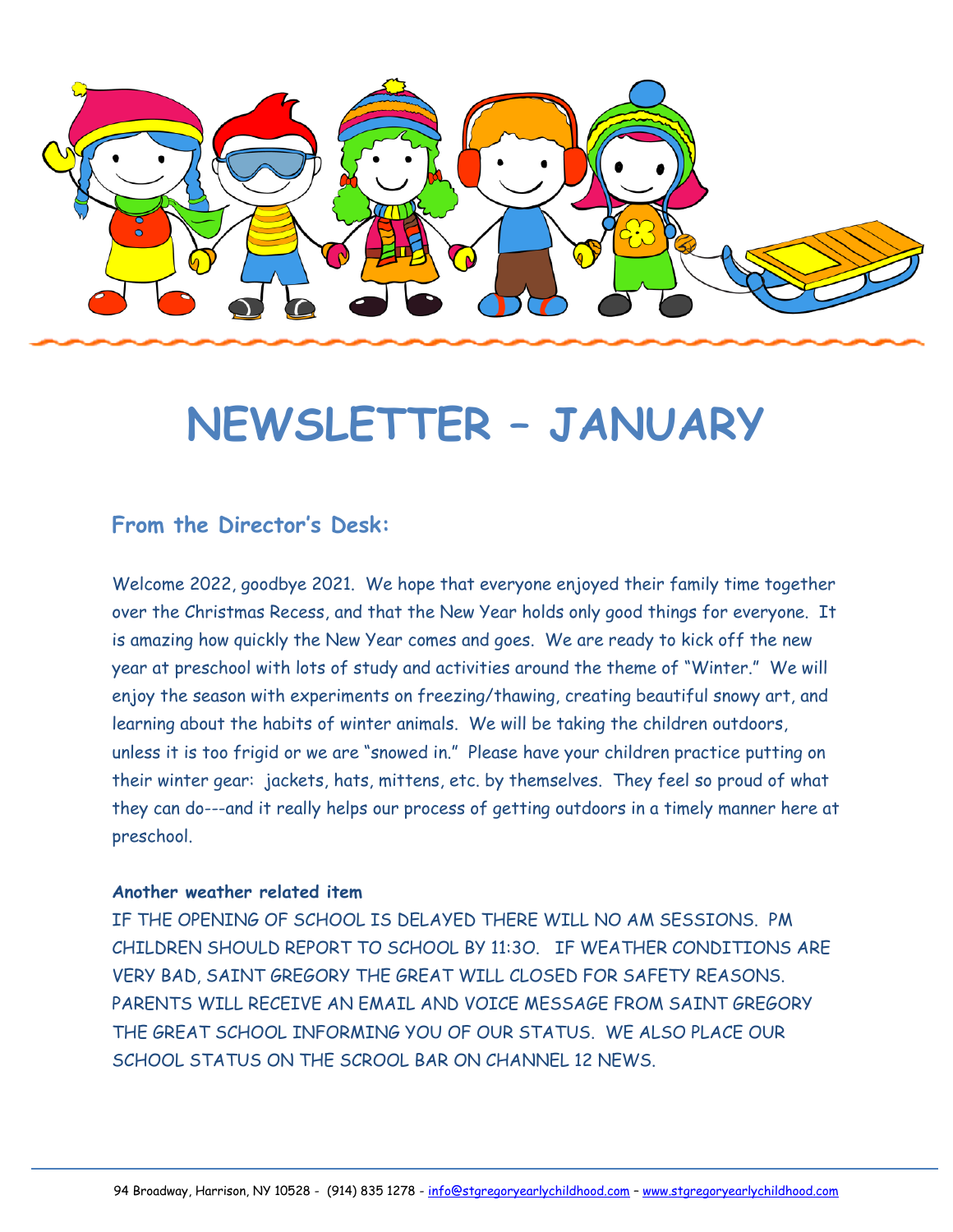### **January Dates:**

| 1/3: School Resumes                                                   |
|-----------------------------------------------------------------------|
| 1/4: Staff Meeting 8:15 a.m.                                          |
| 1/5: Parent PTA Zoom Meeting 7 p.m.                                   |
| 1/12: Crazy Sock Day                                                  |
| 1/17: Martin Luther King's Birthday - No School                       |
| 1/18: School Resumes                                                  |
| 1/24-1/28: Scholastic Book Fair - Grandparent's Mystery Reader's Week |
| 1/25: Pajamarama Day                                                  |
| 1/26: Celebration of Grandparents 4's To Be Determined                |
| 1/27: Celebration of Grandparents 3's To Be Determined                |

## **Building Fine Motor Skills**

Many of your child's daily activities -- like getting dressed, eating, and writing require control of small muscles in the hand. Such skills are called fine motor skills. When young children have the opportunities to practice these skills, they can do more things for themselves. A variety of activities can increase muscle strength and coordination, preparing children for more advanced skills, from using a computer mouse to playing a musical instrument. You can also help your child at home by allowing your child to set the table, hold knives, forks, and spoons, pour juice into a cup, get dressed, open and close containers, cut with child size scissors, draw, scribble, or write with crayons, pencils, and markers.

#### **Reminder to Parents**

Please remember to label ALL of your child's clothing and belongings with their first and last name so that we can return it to you when it is found at school. Thank you. Also, please dress your child in play clothes! They will be getting wet, dirty, along with paint on them. It is all part of learning.

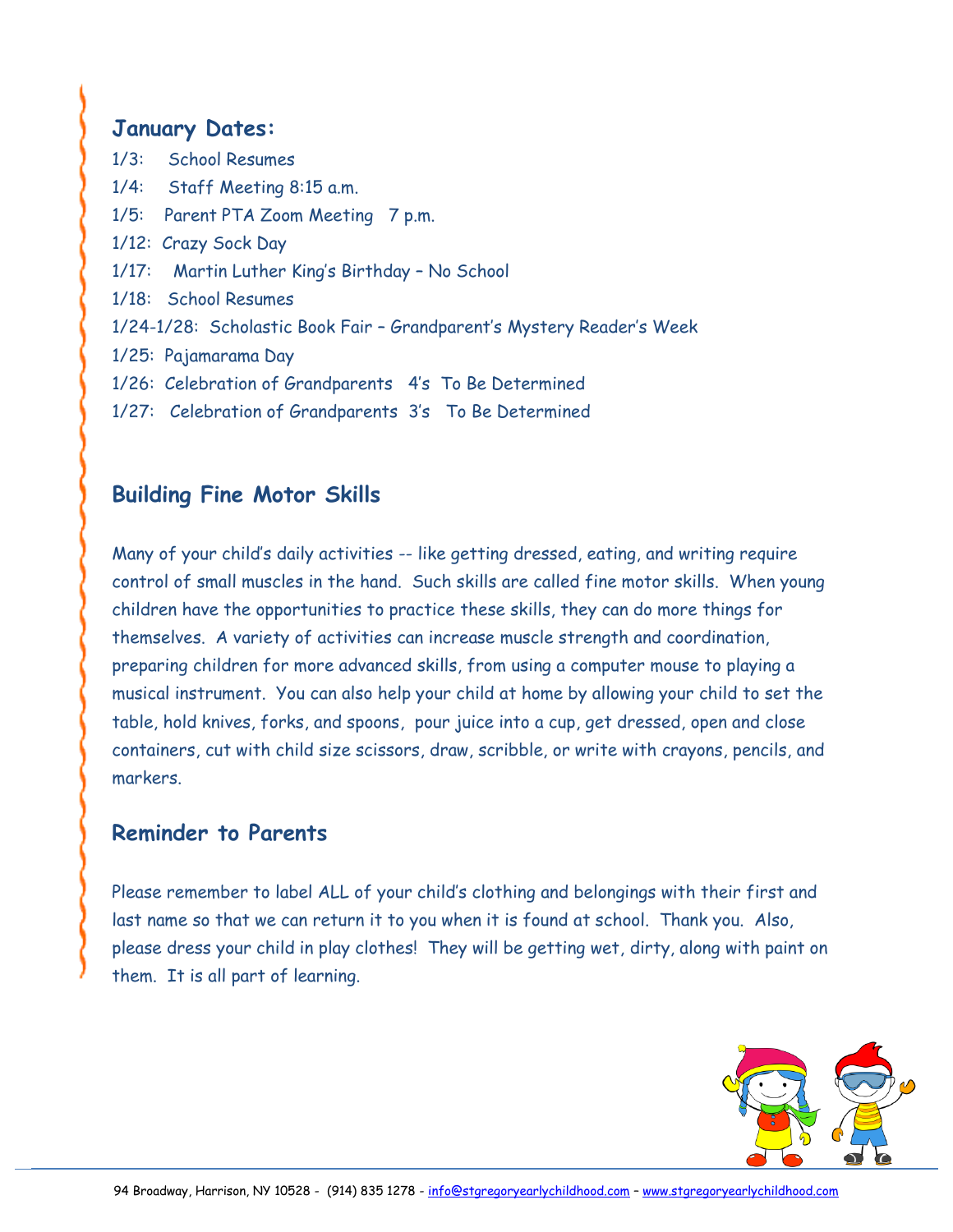# **Health Reminders**

The return to school in January signals to us once again the importance of maintaining a healthy environment for children and for their teachers---especially during the COVID Pandemic and the cold and flu season. We do our best to keep toys and surfaces clean, following the guidelines required by the CDC, The NYS Health Department and The Office of Children and Family Services, our licensing agency. We also make sure that children and adults wash their hands frequently during the school day. We strongly request that parents also do their part to prevent the spread of illness and infection by keeping children home when they show symptoms of illness which may include:

- Unusual irritability and fatigue
- Fever
- A runny nose that includes green or yellow mucus
- A persistent cough
- An upset stomach

Teachers and the Director will call parents during the day if we observe signs of illness and we will request that children get picked up and brought home, and not return until all symptoms have disappeared, they have been diagnosed by a Doctor, and have had a PCR Test that is negative. Please check with my secretary, Mrs. Rinaldi to make sure that we have current contact information for the adults listed on your emergency contact form.

Please be sure to call or email us when your child is absent and we especially ask that you notify us immediately if your child is diagnosed with COVID-19 or another contagious disease. Children should remain home until they are fever free for 72 hours – or in case of contagious illnesses such as the COVID VIRUS, chicken pox, conjunctivitis, strep throat, etc. A doctor's written confirmation that the child may return to school is required along with a negative PCR test. Thank you for your cooperation and consideration. Remember our Health Care Criteria is that we only accept "WELL" children in school.